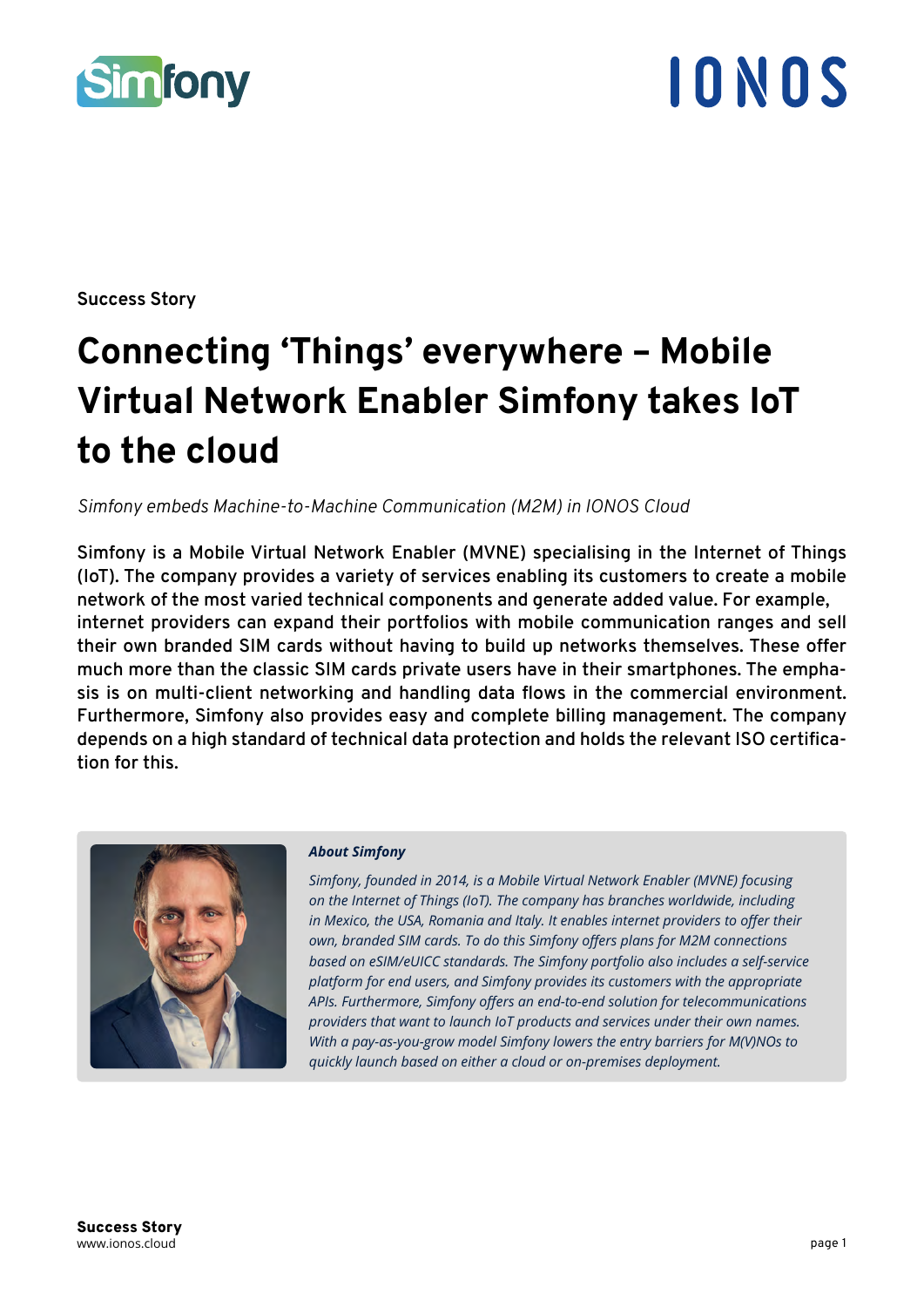

### **The challenge**

As an MVNE, Simfony depends on reliable cloud solutions. In order to guarantee data connections with the lowest possible latency, Simfony has already used cloud services in data centres in direct proximity to the internet's major peering hubs. Up to now, Amazon Web Services (AWS) had been their preferred service provider. "The closer the data centre is to the SIM cards, the better the latency of the connection," says Joachim de Wild, CEO of Simfony. "Also, multiple hosting guarantees the systems are resilient – we depend on fail-safe operations." Theoretically, Simfony could host this kind of multi-core network with almost every cloud provider, posing the question of which features differentiate providers.

Simfony wants to equip its customers with highly available, low-latency data connections. For this reason, the MVNE hosts its systems worldwide, distributed across several data centres. In order to provide a more personalised service while benefiting from particularly high-quality SLAs at the same time, Simfony has migrated its infrastructure for virtual enablement to IONOS Cloud.

### **MNO, MVNO, MVNA and MVNE – what is the difference?**

- **The Mobile Network Operator (MNO)** is the most commonly visible mobile network operator, such as Vodafone, and is responsible for the construction and daily operation of the mobile network. It must acquire the frequencies from the regulator and then buy the network equipment. The MNO needs its own Operation Support Systems (OSS) and Business Support Systems (BSS), which are responsible for billing direct customers and, if applicable, the indirect billing of MVNO customers.
- **Mobile Virtual Network Operators (MVNOs)** do not have their own network but purchase messages, voice minutes and data from the MNO at a much lower price in wholesale. They either bill

their own customers via OSS/BSS software or rely on the MNO's usage information for billing.

- **A Mobile Virtual Network Aggregator (MVNA)**  aggregates many small MVNOs to connect to the mobile network operator (MNO) as a wholesale customer and buy packages at wholesale prices. MVNAs therefore typically need their own OSS/ BSS to provide accurate billing information to the connected MVNOs.
- **A Mobile Virtual Network Enabler (MVNE)**  offers the same services as an MVNA so that MVNOs can structure themselves and offer their mobile services over the MVNE's infrastructure - that is, without their own network. Mobile network operators (MVNOs) have access to OSS/ BSS thanks to their MVNE to order and bill for their services. A mobile network operator (MNO) can completely outsource its network tasks to a mobile virtual network enabler (MVNE).

## **Differentiation potential for cloud providers**

"We were satisfied with the AWS offering for a certain period of time," explains de Wild. "However, over time the scaling proved to be difficult – in particular regarding increasing expenses, which ultimately were no longer appropriate when scaling up the company. We place a great emphasis on transparency and calculable costs." In its cooperation with AWS, Simfony also lacked sufficient individual advice on technical questions, and did not receive the support from customer service that they needed. Therefore, a future provider had to offer more extensive support. One additional requirement was fail-safe data centres, because the SIM cards used require a backend with a high SLA value. In IONOS Cloud, Simfony found a reliable cloud partner that stands out with its fair price-performance ratio, transparency and service advantages. Simfony was already familiar with IONOS because it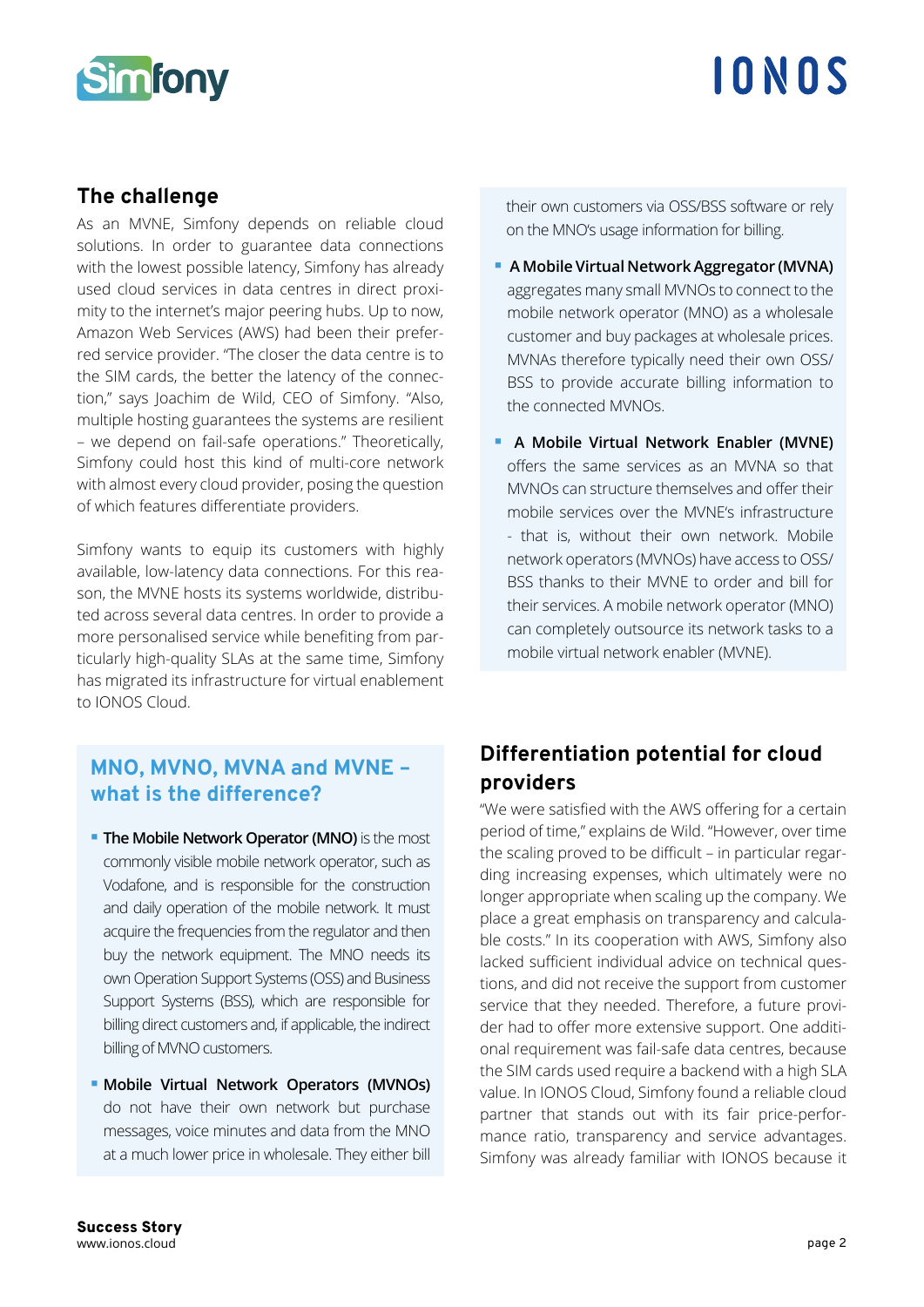

had previously used its VMware-based cloud server. Not only did the changeover bring the desired flexibility and scalability, Simfony also found that IONOS Cloud was tailored even more closely to enterprise needs than expected.

## **The implementation**

In autumn 2020, Simfony began successively migrating parts of its systems to IONOS Cloud. "In the process our developers became particularly keen on the IONOS Cloud Data Center Designer," says de Wild. "It meant we could appropriately configure our virtual data centre because the cloud makes it really easy." But it's not just the Data Centre Designer that has been beneficial for Simfony – the German cloud provider also shines with its service range. "From the very beginning we could rely on the cooperation with and professional advice from IONOS," adds de Wild. "Alongside upfront professional services, this primarily relates to technical customer service during the migration, and also during live operation. You notice that the range has been tailored to enterprise needs."

One particular feature of IONOS Cloud is indispensable in an IoT environment: balanced performance over longer periods of time. Communication between the Things should not only be uninterrupted, the quality of data throughput must remain as constant as possible too. Not every shared resource can manage this.

#### **IONOS Cloud Data Center Designer**

Flexible cloud configuration is an important step towards sustainable and secure IT. The IONOS Cloud Data Center Designer (DCD) provides support when building a virtual data centre. The DCD has a browser-based, graphic user interface and gives users all the tools they need to create their own virtual data centre quickly and to adapt it if necessary. Users can build up their IT infrastructure to meet their individual requirements. The benefits at a glance:

- **Live Vertical Scaling** makes it possible to scale resources using a slider.
- **Storage** allows the number of HDD and storage units to be freely chosen – servers can be conveniently allocated the required storage capacity or CD-ROM drives with just a few clicks.
- **Networking** allows connections to be made between servers and internet accesses using a cursor.
- Companies can use all **servers** so they fit their needs; cores and memory can be freely configured.
- **Firewalls** ensure the infrastructure is secure.
- **Load balancers** can be easily added to distribute the processing load across different servers, thus avoiding load peaks.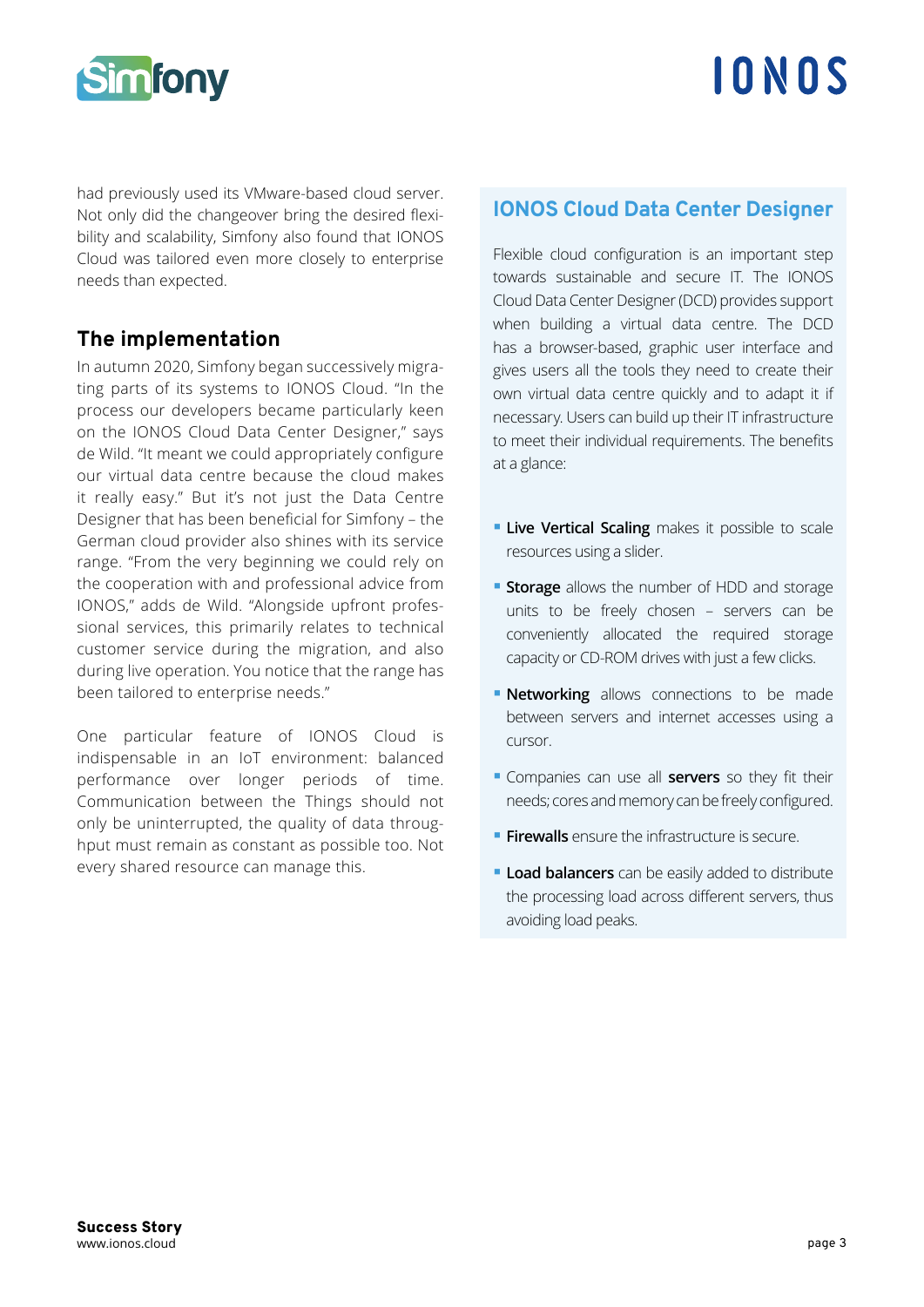

### **The benefits**

Migrating to IONOS Cloud has brought Simfony numerous benefits. Here's an overview:

- **Flexibility:** IONOS Cloud enables Simfony to scale cloud resources flexibly at any time. So both upscaling and reducing resources are possible as required.
- **Data security.** This issue of data security is a top priority at Simfony, which has the relevant ISO certification. Simfony is in safe hands with IONOS Cloud, because the cloud provider hosts customer data exclusively in ISO-certified data centres. This means that not only its own data, but also that of its customers is protected against unauthorised third-party access.
- **Simplicity:** The Data Center Designer makes work easier for the Simfony developers.
- **Transparent prices:** Simfony also benefits from the straightforward price model of IONOS Cloud. Billing is based on only four price parameters (cores, RAM, memory and traffic) and is calculated according to consumption and by the minute. IONOS Cloud is characterised by fairness and transparency.
- **Professional service:** Joachim de Wild describes the collaboration as extremely positive: "We are really delighted with the cooperative partnership with IONOS. We especially like the quick contact

with English-speaking employees, who have the necessary specialist expertise to be able to advise and support Simfony properly. Joint solutions are always found for any challenges."

#### *Cloud Compute and Storage Performance Analysis 2020*

*Cloud Spectator – an American consulting and benchmarking firm specialising in cloud computing – put the largest cloud providers to the test in its "Cloud Spectator Benchmarks 2020". By doing so, the company aims to bring more transparency to customers in the IaaS cloud market. The result: on average, IONOS Cloud Compute performs 70 per cent better than the leading competitor. The results can be viewed here: https://cloud.ionos.co.uk/reports/cloud-spectator-priceperformance-benchmarks.*

## **Conclusion**

Simfony and its customers now benefit from flexible, uncomplicated and scalable cloud resources. SLAs at a high level and the user-friendly IONOS Cloud Compute Engine won over the company. Simfony wants to successively migrate additional parts of its range to IONOS Cloud, especially once the German cloud provider has built up and dispersed its range of data centres even further. This would support Simfony in providing even better ranges for its customers, because digitisation and IoT transcend borders – with 5G accelerating the trend even further.

#### **Can we help you write your own success story?**

We've already helped countless of other businesses in various industries do just that. Learn how the cloud can help you reach your business goals. If you're interested in unlocking your firm's potential and ensuring that your business remains future-proof, get in touch with us. Our cloud consultants are happy to offer expert advice and will demonstrate how shifting your IT to the IONOS Cloud will best equip you to meet the challenges of a digital future.

#### Call or email us to learn more Tel: +44 333 336 2984 E-Mail: enterprise-cloud@ionos.co.uk